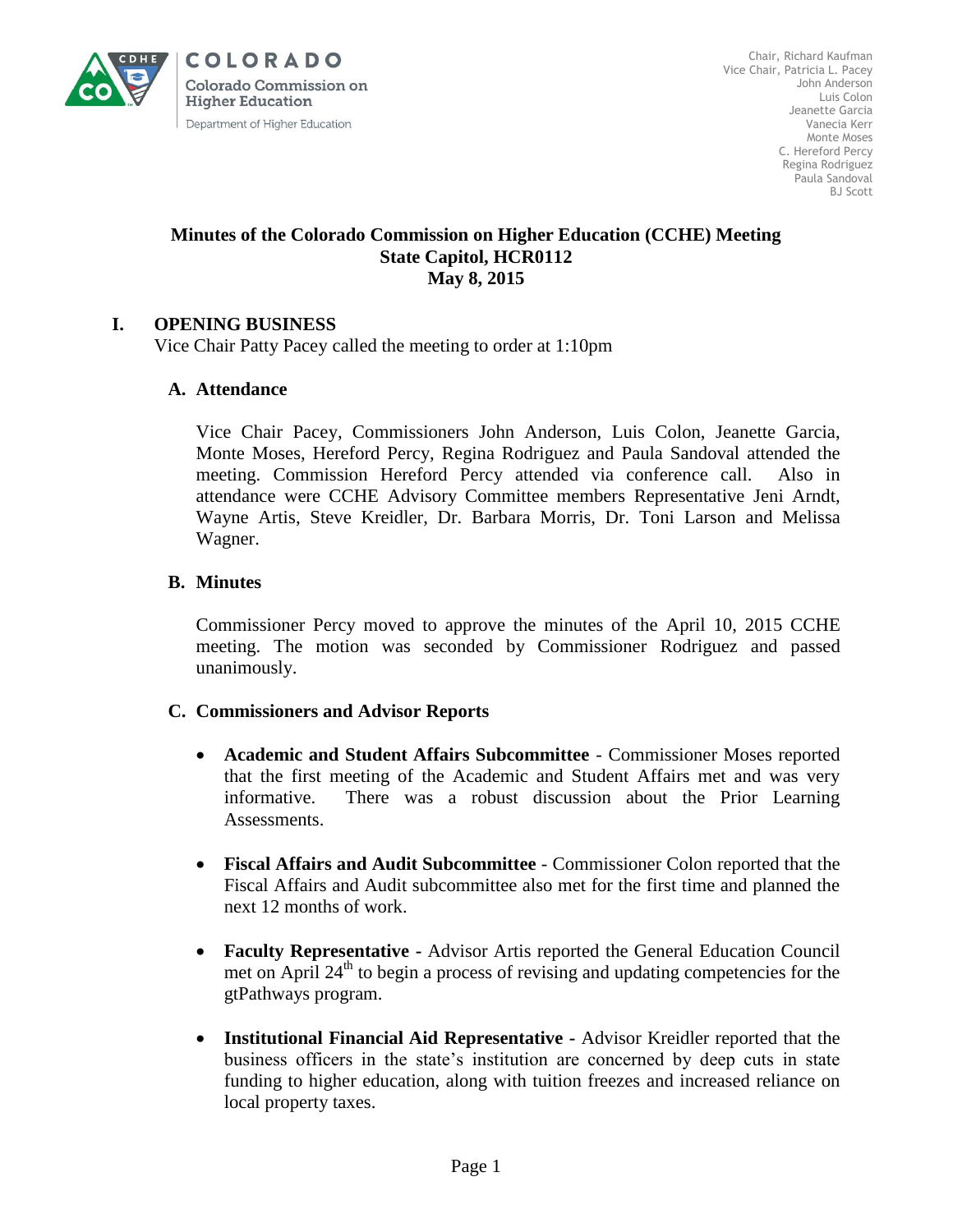#### **D. Executive Director Report**

Lt. Governor Joe Garcia, Executive Director, reported that Aims Community College and Adams State University have two new presidents. The Colorado State University System's Ft Collin's campus President Dr. Tony Frank will be serving dual roles as both President of CSU-Ft. Collins and Chancellor of the System.

US Department of Education Secretary Arnie Duncan will be in Colorado May 13<sup>th</sup> and  $14<sup>th</sup>$  and will meet with Lt. Governor Garcia to talk about higher education issues in Colorado.

Lt. Governor Garcia mentioned legislation passed this session that reduced the standards and assessment testing in the state by eliminating the PARCC tests for  $11<sup>th</sup>$ and  $12^{th}$  grades.

Lt. Governor Garcia then talked about his goal of closing the attainment gap by at least half by 2025. DHE staff has had numerous full day retreats around this goal and on May  $19<sup>th</sup>$  there will be a public outreach meeting with people from around the state to help reach this goal. The Lt. Governor will be traveling around the state to introduce this goal and how to achieve it.

Lt. Governor Garcia attended a Lumina Conference in Chicago recently and both Colorado and Texas were recognized for the leading work being done in higher education.

He informed the Commissioners that the third Annual Summit of all Trustees and Regents and the Commission members in October.

Lt. Governor Garcia told the Commission that the Annual Legislative Report on Remedial Education will be released later in May and presented at the June CCHE meeting. The Supplemental Academic Instruction Report will be released this summer. He also reported that the Concurrent Enrollment Report would be released May  $8^{\text{th}}$ .

The Lt. Governor introduced Michael Vente, the Department's new Research and Policy Officer, to the Commission.

#### **E. Public Comment**

Frank Waterous, Senior Policy Officer for the Bell Policy Center

• Said he was celebrating the good news in the Concurrent Enrollment Report. The program continues to grow as does the number of minority students participating in the program.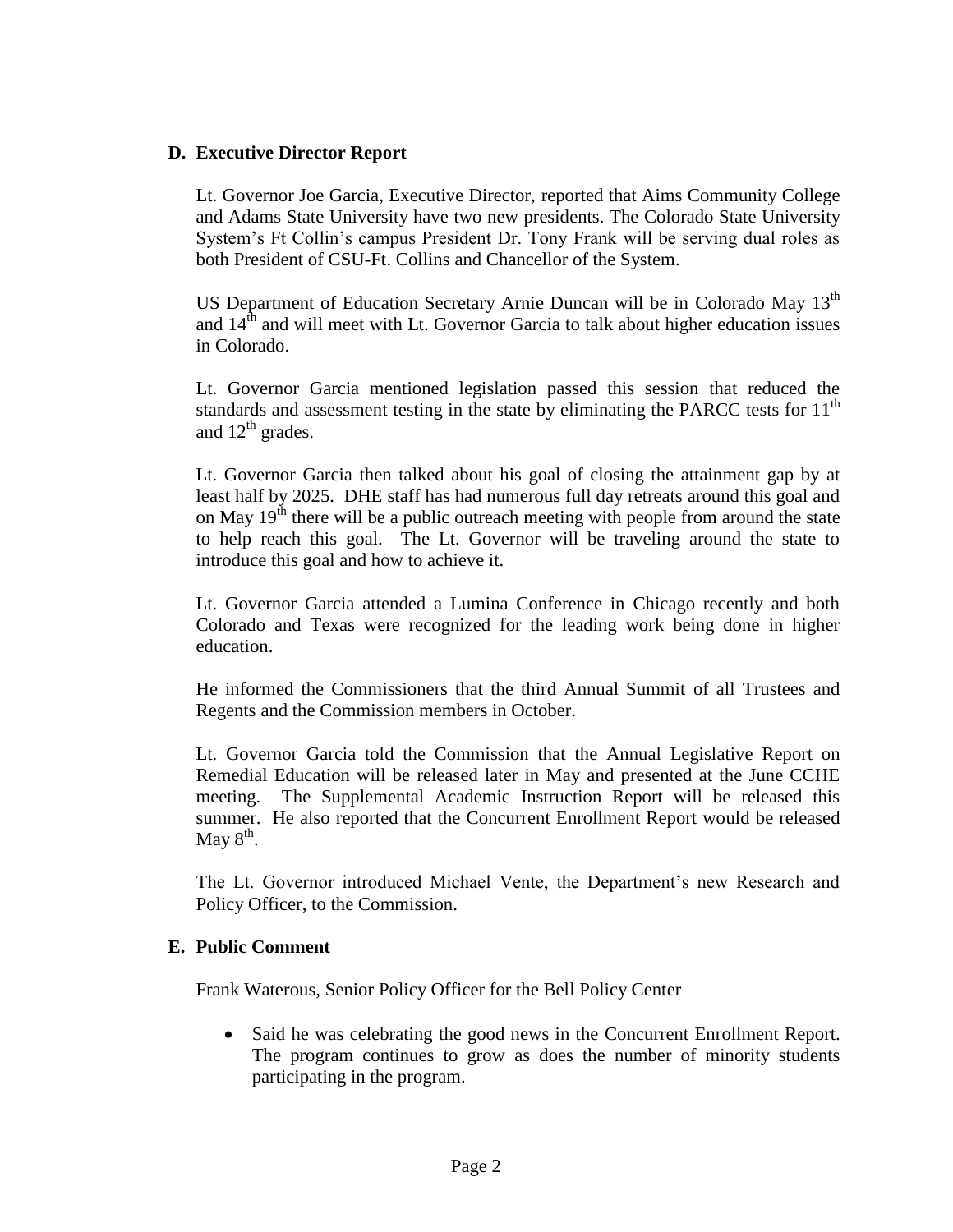- Mr. Waterous again reinforced the Bell Policy Center's support of the Prior Learning Assessment process.
- He also thought the tuition policy information paper included in the meeting agenda was important and positive. He was pleased to see that all three elements of the policy; tuition, appropriations and financial aid, were addressed and included.

Mr. George Walker of Denver

• Stated that TABOR wasn't the only problem in higher education, the main problem, he feels, is a lack of will on the part of the legislators to fund higher education. He also stated that he is against all assessment testing.

# **II. CONSENT ITEMS**

- **A. Recommend Approval of Master of Science and Doctor of Philosophy Degrees in Environmental Engineering at University of Colorado Boulder –** Dr. Ian Macgillivray
- **B. Recommend Approval of Master of Science Degree in Accounting at University of Colorado-Colorado Springs –** Dr. Ian Macgillivray

Commissioner Percy moved to approve the consent items A and B. The motion was seconded by Commissioner Anderson and unanimously passed.

# **III. PRESENTATION**

Former Frist Lady of Colorado, Jeannie Ritter, presented a follow up on her work in mental health on college campuses.

# **IV.DISCUSSION ITEMS**

- **A. Legislative Update** Diane Duffy presented for Kachina Weaver. Ms. Weaver prepared a recap of the legislative session that ended May  $8<sup>th</sup>$ . The highlights are:
	- Higher education received an 11% increase for the higher education institutions and an 11% increase in need based financial aid.
	- The task of completing HB14-1319 was delivered to the Legislature intact except for the change in underrepresented minority funding being transferred to Pelleligible funding.
	- The Department had two bills this session; HB15-1294 which aligns state statute with federal law regarding VA benefits and HB15-1359 which allows CollegeInvest to offer a new savings program to individuals with disabilities. Both bills passed.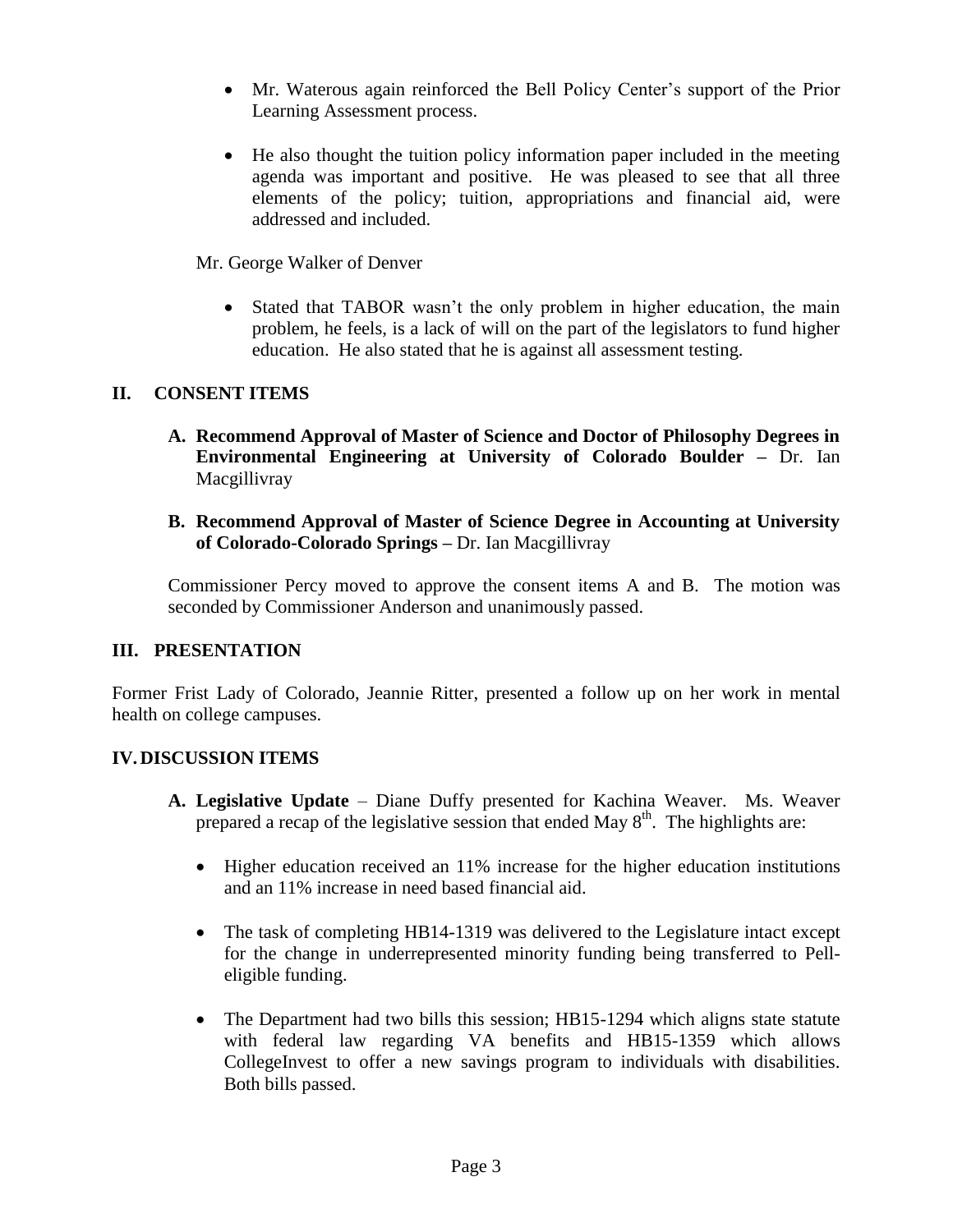- There were eight out of ten workforce developments bills that passed. One of the bills requires the Commission to establish a tuition assistance program for Pelleligible students whose coursework does not meet Pell-eligibility requirements.
- Also mentioned that there will be approximately \$330,000 in reappropriated funds to the research group at DHE that will help in many areas of legislative implementation.
- **B. New Mexico/Colorado Tuition Reciprocity Agreement** –Todd Haggerty presented this item to the Commission for discussion followed by action at the June  $4<sup>th</sup>$  CCHE meeting. The Tuition Reciprocity Agreement between New Mexico and Colorado is due to expire on June 30, 2015. The three year agreements allow students in Colorado to attend public institutions in New Mexico at a resident tuition rate and vice versa. The cap of 500 students per each state will remain the same in the new agreement, and there will be an additional five FTE in reserve to CSU-Pueblo and Otero Junior College.
- **C. Commissioners' Initiative for Public Awareness of the Value and Benefit of Public Higher Education** – Julie Poppen gave a brief overview of the item. Vice Chair Pacey is now a member of the Rocky Mountain PBS Board of Directors and would like to use public service announcements (PSAs) on Rocky Mountain PBS to raise public awareness of the value and benefit of public higher education in the state. This campaign would be a partnership with PBS and the Commission.

Vice Chair Pacey said that PSAs are inexpensive on PBS and \$150,000 could buy three to four 30 second PSAs every day for a year. She would like current and former Commissioners, who have been frustrated about their inability to get the word out about the value of higher education in general and also specifically what different institutions have to offer, to raise money for the PSAs through receptions or business luncheons. She acknowledged that only half the money may be raised but that's a start.

The commissioners had many questions, such as:

- Who are we trying to reach and what is the message we are trying to get to them?
- Who holds the money once it's raised and decides how it is spent?
- What are the legal aspects of it?
- Is there a conflict of interest between the statutory role of CCHE and raising money for PBS?
- Are we replicating the institutions advertisements and recruiting messages?
- Can the funds come from the General Assembly rather than fund-raising?

It was decided that the Commissioners will form a subcommittee to further discuss these issues and report back to the Commission at the August retreat.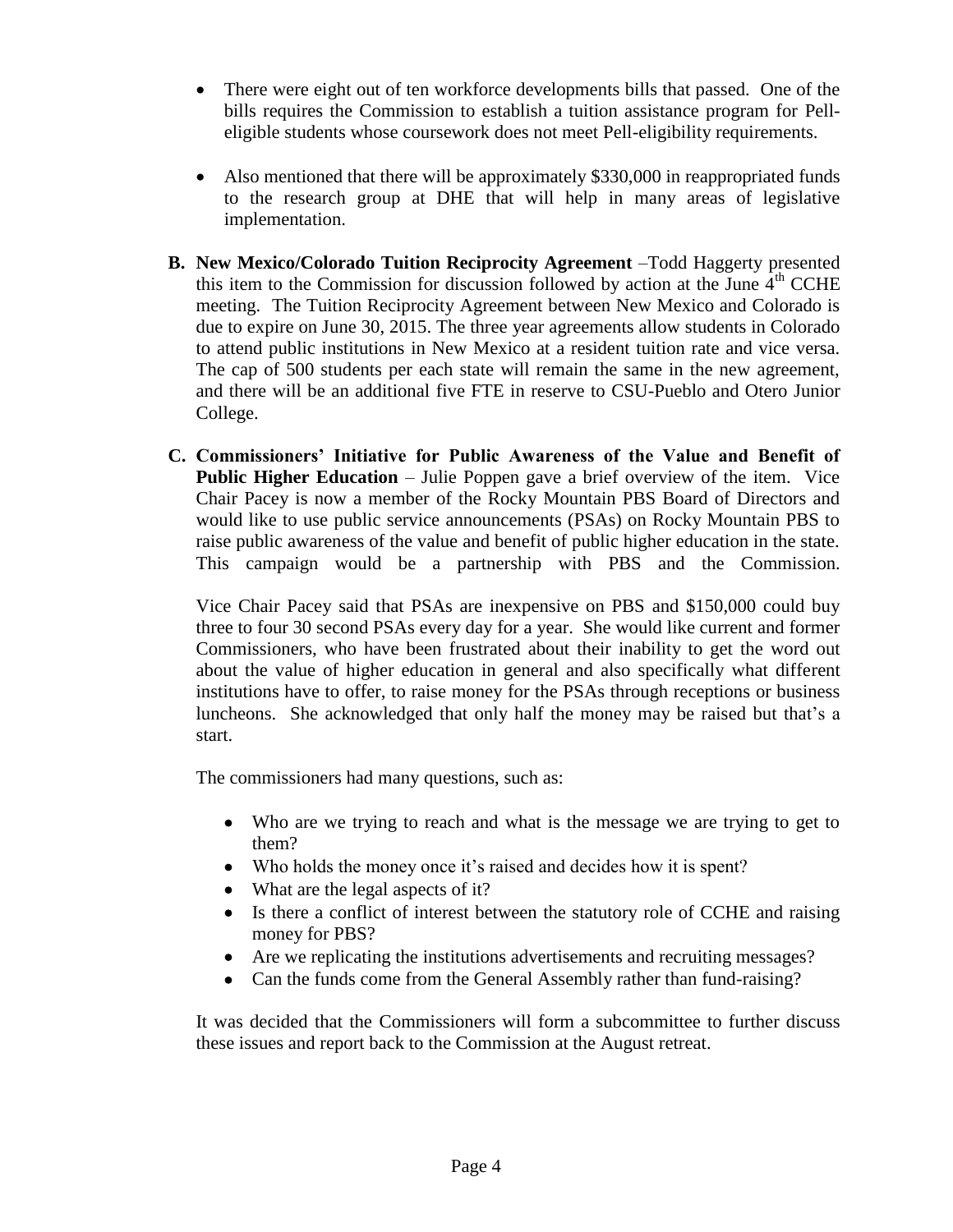#### **D. Degree Authorization Act – Proposed Revisions to CCHE Policy, Section I Part J, and to Degree Authorization Act Fee Schedule** - Heather DeLange

- Commissioners were asked to review this item after the meeting.
- **E. Annual Report on Concurrent Enrollment 2013-2014 School Year** Dr. Beth Bean
	- Commissioners were asked to review this item after the meeting.
- **F. Tuition Policy Informational Paper** Diane Duffy and Todd Haggerty
	- Commissioners were asked to review this item after the meeting.

# **V. ACTION ITEM**

**A. Recommend Approval of Process for Statewide Prior Learning Assessment (PLA) Policy** – Dr. Rhonda Epper, Dr. Barbara Morris (Ft. Lewis College), Dr. Kathleen Pickering (Colorado State University) and Dr. Jerry Migler (Colorado Community College System) - Dr. Epper informed the Commission that the action item is recommending a process for moving forward, not a policy at this time. She reminded the Commission that in fact, most of our institutions across Colorado have practiced and do accept prior learning assessment, and they have for years, as they also understand the importance of prior learning assessment to student success. This process had not been seamless in the past. Staff recommends the establishment of a policy that guarantees the transferability of PLA credit within the GT Pathways curriculum for purposes of fulfilling general education requirements. However, for purposes of transferability of PLA credit as it applies to the major each institution will determine cut scores and course equivalencies for accepting PLA transfer credit.

This process is designed to be inclusive and deliberative and take the time needed to ensure that students are being put at the center of the recommendations. There is a distinction between how PLA credit applies when it transfers between general education and the major. The guarantee that is being proposed is only within the GT Pathways curriculum. There will be a guarantee that PLA credit granted at one institution will be accepted for general education credit at another institution and then there will be an establishment of a more complete matrix of what different institutions expect in terms of transfers for their majors. This procedure will also establish a reporting and review process to ensure that there is a framework to examine data and the effects of accepting a baseline cut score and PLA process and what those effects are on student success.

Dr. Barbara Morris reported that there was a concern about how and when to engage faculty, especially from the regional and rural institutions. In the past, the process has been to hold convenings but those are expensive for faculty to attend. One solution is, since there is more commonality than differences between the regional and community colleges, look at gtPathways as the common thread across institutions with varying roles and missions then streamline and collaborate working within our own institutions first to determine that uniform cut score for general education.